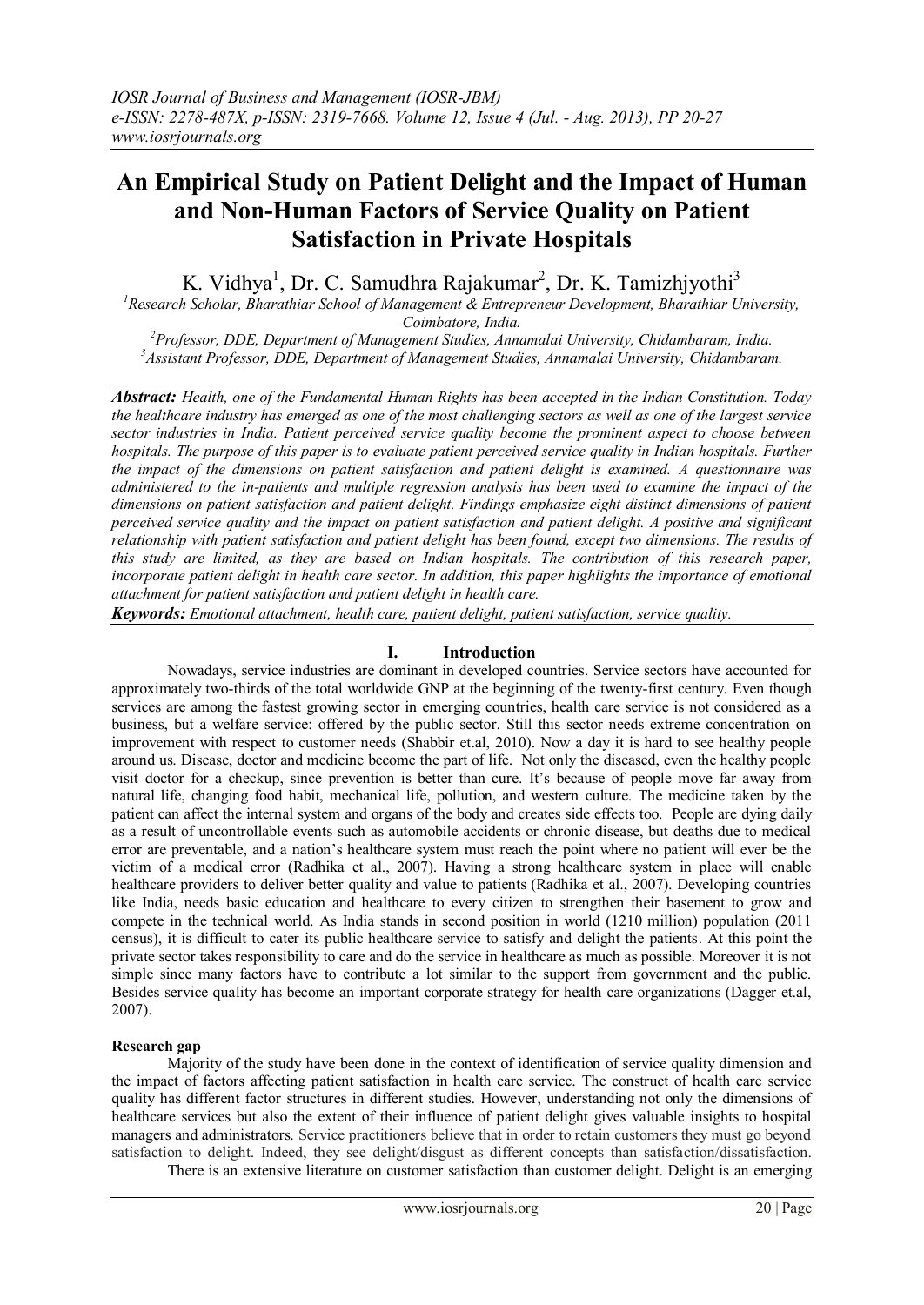concept in product and service when quality concepts put forth its importance through customization and relationship management. Customer satisfaction can be measured through various tools like SERVQUAL, SERVPERF and so on.

In delight concepts there are some researcher tried to measure and distinguish satisfaction and delight. The researchers derived few models in various service sectors although, no research has been found in the area of health care service sector. Unfortunately; there is no commonly accepted scale to measure customer delight. Hence this paper took an attempt to fill the gap in the Indian context, which has a multicultural base. It is possible to delight the customers towards a product or service which is commercial. But it is not easy to delight the patients in healthcare, which is a basic need. In an age of increasing competition, merely "satisfying" customers is not enough; rather "delighting" customers has become essential for long-term success.

# **Objective**

The main objective of this research is to identify the human and non-human healthcare services quality factors and to find out which factor that influence patient delight in private hospitals.

## **II. Review of literature**

Based on an extensive review of literature on service quality, the critical dimensions of patient perceived health-care quality dimensions have been identified. With these dimensions, an instrument measuring the patient"s viewpoint of health care quality has been administered. From the literature the researcher identified seven primary dimensions grouped as human factor and non-human factor. The following dimensions are used in healthcare instrument. The three primary dimensions, Interpersonal attitude, Professional treatment and Sense of well being come under human factor. The other four primary dimensions, Physical evidence, Administrative procedures, Fee and Reputation grouped under non-human factor. Along with primary dimensions Personal behaviour, Communication, Professional Treatment, Treatment Outcomes, Reliability, Trust, Infrastructure, Tangibles, Safety measures, Geographic convenience, Social responsibility and Image as sub dimensions are used in this research.

#### **Human Factor**

Human factor consists of interpersonal attitude, professional treatment and sense of well being as primary dimensions along with personal behaviour, communication, Treatment Outcomes, Reliability and Trust as sub dimensions.

#### **1. Interpersonal attitude**

The first service quality primary dimension interpersonal attitude consists of personal behavior and communication as sub dimensions. Interpersonal attitude refers the relationship and the interaction between the service provider and the user during service delivery. Koch, et.al (1992) identified a variable "staff involvement" has gained significantly high priority in their study. In another study, Kara et.al, (2005) concluded that attitude; trust on nurses and behaviour of the employees to the patients and their families are very important intangible factors that can affect service quality. Dagger et.al, (2007) found interaction has a significant, positive and large effect on perceptions of interpersonal quality. To improve patients" perceptions of the hospital, friendly and courteous staff viz., doctors, nurses, paramedical and support staff are needed (Padma et.al 2009).

#### **2. Professional Quality**

The second service quality primary dimension named as Professional quality includes professional treatment and treatment outcomes as sub dimensions. Professional quality denotes the service providers" competence and the treatment consequences. Studies revealed that technical quality was the most important factor in both private and public hospitals (Gronroos, 1982; Rose, et al. 2004). Dagger et.al, (2007) found that technical qualities have greatest impact on service quality perception. They suggest that through empowering customers' knowledge of treatment process and improving customers' perceptions of service providers' expertise technical service quality can be improved. Added to that physicians should be involved continuous learning programmes to improve their knowledge professionally (Rohini and Mahadevappa, 2006).

#### **3. Sense of Well Being**

The third service quality primary dimension identified as sense of well being which consists of reliability and trust as sub dimensions. Sense of well being represents that how far the service provider consistent to the patient in delivering service. Ramsaran-Fowder (2008) derived an instrument called "PRIVHEALTHQUAL" and identified a new dimension as "Fair and Equitable Treatment / Reliability" is the most important variable which impact on private health service quality. Akdag and Zineldin (2010) identified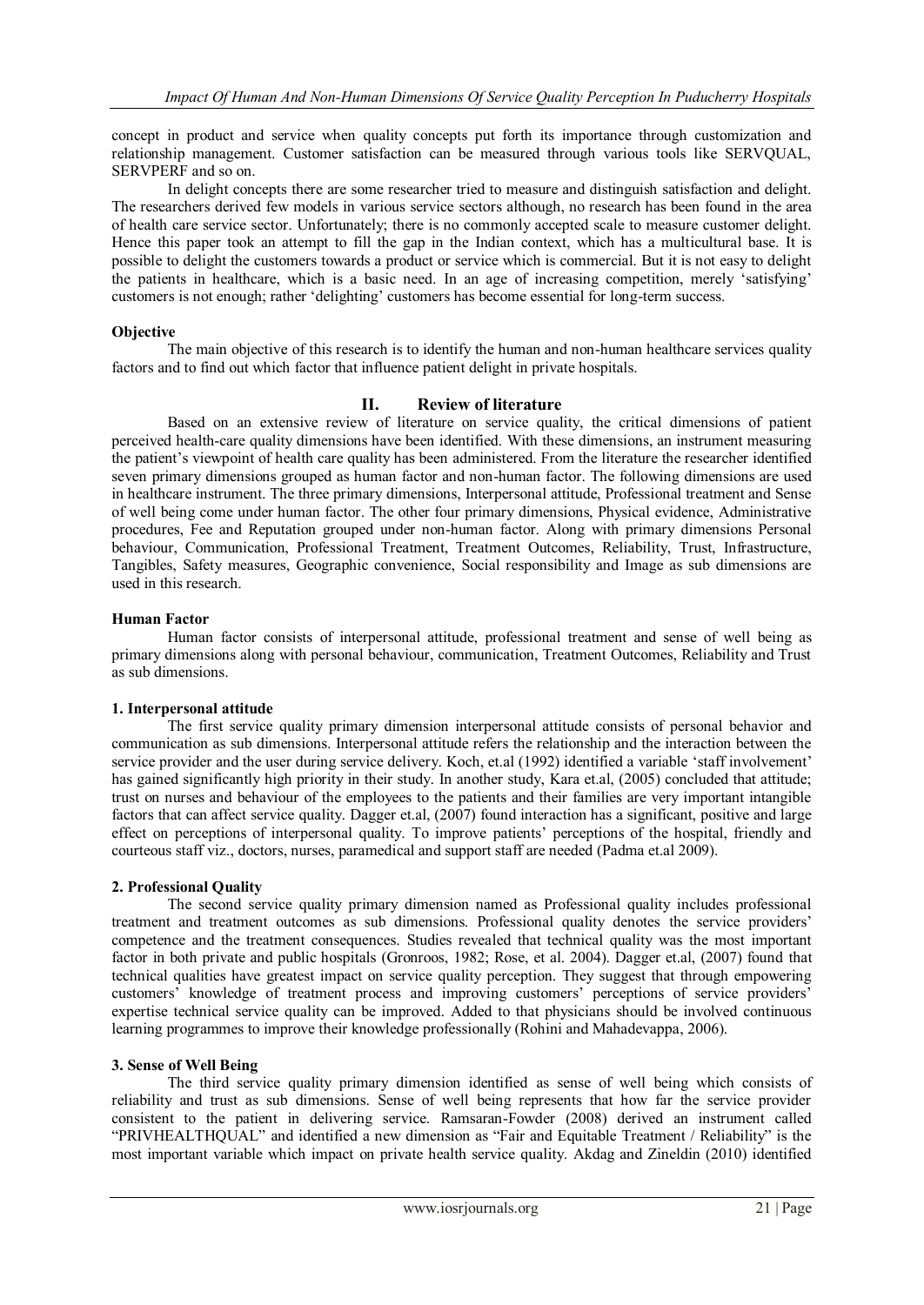sense of well being that patient"s feel in the hospital as the third most important factor of patient"s perception of quality in healthcare where this has a negative image in Turkey.

#### **Non-human factor**

Non human factor consists of physical evidence, administrative procedure, fee and reputation as primary dimensions and infrastructure, tangibles, safety measures, geographic convenience, image and social responsibility as sub dimensions.

#### **4. Physical Evidence**

The fourth service quality primary dimension identified as Physical evidence. It contains infrastructure, tangibles, safety measures and geographic convenience as sub dimensions. Physical evidence indicates the visual things bounded with core service which appears in the environment. Reidenbach and sandifer-smallwood (1990) found "physical appearance" which means perception of hospital room and staff. Oswald et.al (1998) found that the patients" primary concern was the quality of infrastructure and interaction like food served and ability of sleeping accommodations for patients" family members in hospitals (Akdag and Zineldin, 2010).

Duggirala et.al (2008) and Padma et.al, (2009) stated that the kind of safety measures to safeguard the patients physically, such as patients" allergy or reaction to certain drugs, hygiene maintained, handrails in aisles, ramps designed for wheelchairs, can influence the quality perception of patients.

#### **5. Administrative Process**

The fifth service quality primary dimension identified as administrative process. It comprises admission process; discharge processes and waiting time carry over by staff. It signifies the work carried over from admission to discharge to avail the core service while the fair time taken into consideration. Dagger et.al, (2007) found administrative qualities have the greatest impact on service quality perceptions. Operation, timeliness and support dimensions all had significant effect on perceptions of administrative quality. Processes like ease of getting appointments, ambulance service, simplicity of admission and discharge, all are essential in ensuring a hassle-free treatment to patients (Padma et.al, 2009).

#### **6. Fee**

The sixth service quality primary dimension identified as fee. It involve cost that incurred by patients for the treatment. Low affordability and very limited third party payment strongly reinforces 'cost' as an important dimension of care quality (William and Sahu). Stock and McDermott (2011) found increased length of stay, increased patient volume, and educational mission were associated with higher cost per patient.

Mortality performance was associated with lower cost per patient. Chandra et.al (2011) studied two specific costs associated with medical supply and medical billing processes. They identified significant waste exists across the entire medical supply process that needs to be eliminated. It is assumed that satisfied customers will purchase more frequently and in greater amounts, that will decrease transaction costs, and that new customers will be attracted through lower costs and hence lower prices (Yang, 2011).

#### **7. Reputation.**

The seventh service quality primary dimension identified as reputation. It consists of social responsibility and image as sub dimensions. It refers the commitment towards the well being of society where the organization is situated, thereby mutually benefitted. Rohini and Mahadevappa (2006), identified, a spacious visitor lounge which would add to the hospital"s reputation. Customers might perceive higher service quality if the business satisfied their self-actualization needs, such as charity work, promoting environmental awareness (Chiu and Lin, 2004). Therefore, it is suggested that if a hospital provides free treatment to economically downtrodden people, it would boost the hospital"s image and thereby improve patients" perceptions of service quality (Padma et.al, 2009). Caruana (2002) and Hong and Goo (2004) stated that reputation enjoyed by a service firm influenced its customer satisfaction. Hence, in healthcare services, the reputation of hospital has to be considered as an element of service quality (Padma et.al 2009).

#### **8. Emotional attachment**

The eighth service quality dimension identified as emotional attachment. It refers the poignant relationship between the service provider and the user which is related to core service with significant consideration of attributes and evaluation. There is often a formal, long-term relationship between doctor and patient, with the doctor having a significant discretion in meeting customer needs, and evaluation is largely based on credence attributes (Bitner et.al, 1990). Service quality is primarily a cognitive, left-brained, evaluative, objective concept, while satisfaction is combination of an affective, right-brained, feelings-based and subjective component with a cognitive, left-brained, evaluative, objective component. (Malhotra et.al, 1994).

Likewise hospitalization is more than just a physical experience (Tomes and Ng, Stephen, 1995). It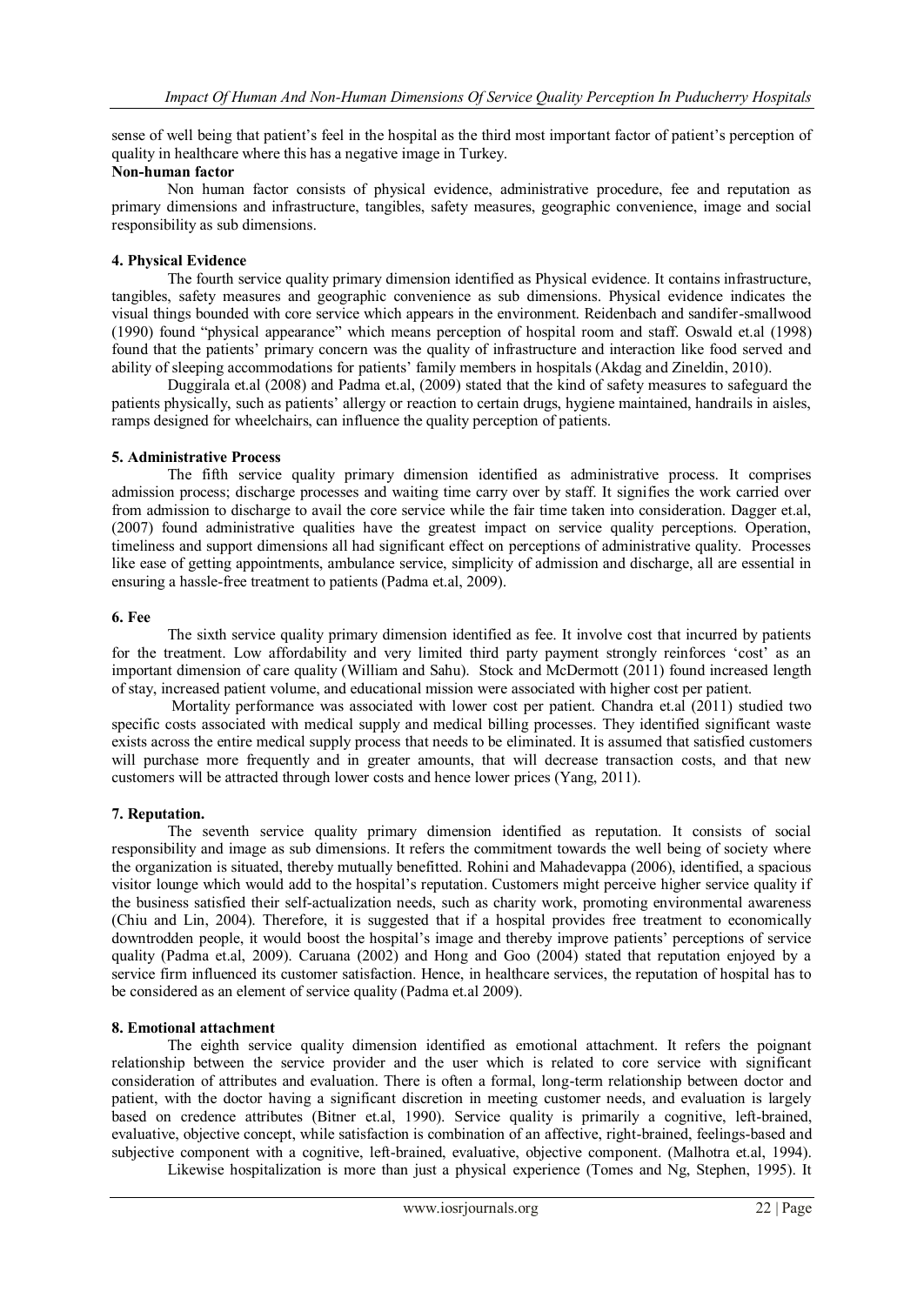includes ongoing doctor-patient relationships which place more emphasis on feelings and emotions rather than cognitive elements, as would be the case in an analysis of a discrete exchange (Duggirala et.al, 2008).

#### **9. Patient Satisfaction**

The health care system is fundamentally a service based industry, and customer satisfaction is an important characteristic (Shabbir et.al 2010). Oswald et.al (1998) studied quality dimension "human performance" found significantly related to customer (patient) satisfaction. Added to that, observers (visitors) were found more likely to be satisfied with hospital services than consumers. Marley, et,al (2004) found that the ability of patients to evaluate process quality than clinical quality has its own impact on patient satisfaction.

Duggirala et.al (2008); Shabbir et.al (2010) identified that service quality has significant impact on patient satisfaction. Hence customer satisfaction can be achieved through employee perceptions when they were empowered in a positive environment to deliver high – quality customer service (Scotti, et.al, (2007).

## **10. Delight**

In a review of the services literature, a growing body of literature exists on consumer satisfaction and dissatisfaction, little academic work empirically on delight. Kumar and Iyer, (2001) found service provider"s interpersonal behavior will be a better discriminator between customer satisfaction and customer delight than aspects related to the firm"s service characteristics. Evans and Burns (2007) performed a qualitative study and proposed that the delighter items fell in three groups such as feature, delivery and wholes. Added to that, performance inferences, product characterizations, and references to self were considered as product as a whole, benefits and quality inferences were responses to all three types of delighter. The author suggested, to delight consumers, a firm must offer unexpected value in a positive way like provide valued supporting services unrelated to the core service. Whereas C.C.Yang (2011) developed and presented Customer Delight Barometer (CDB) using Kano model to identify critical delight-driving attributes and satisfaction-driving attributes. He found communication and attitude along with empathy are the two attributes found as delight drivers for the customers. Hence managers need to establish which quality attributes can evoke delight among patients. To achieve delight in healthcare, hospitals must improve all aspects continuously in its operation.

# **III. Methodology**

To examine the patients" perception of quality in health care, a comprehensive survey of theoretical and empirical research in this area has been carried out. The literature revealed key constructs of quality in health care as viewed by the patients. Keeping this in mind, a questionnaire is framed by incorporating the critical dimensions of healthcare service quality. Ten variables have been taken for the study wherein three belong to human factors namely interpersonal attitude (12 items), professional treatment (9 items) and sense of well being (4 items); four belongs to non-human factors namely physical evidence (21 items), administrative procedures (10 items), fee (3 items) and reputation (3 items), one for patient satisfaction (4 items), one for emotional attachment (5 items) and finally the dependent variable patient delight (5 items). A preliminary version of the questionnaire was first developed in English. The items were translated next in the local language (Tamil), agreed that the two version were comparable. The study population was defined as in-patients who had admitted in the private hospitals for treatment at Puducherry, India. All constructs were measured on five point Likert scale in a structured format with the verbal statements "strongly disagree" and "strongly agree" anchor to the numerals 1 and 5 respectively. The scale size of the hospitals (bed capacity) varies introducing heterogeneity on the data (Priporas et.al, 2008). The convenience sampling method was followed for the study as other methods were less feasible in a hospital context (Jayesh & Renuka, 2010). The questionnaire has been administered to 237 in-patients (including attendants) who have been under treatment at the hospital. Data were gathered over a 6 months period.

# **Analysis and results**

# **Table .1: Regression analysis – Influence of human factors on patient satisfaction -Model Summary**

| າາ 7<br>.663(a)<br>114.188<br>$.00^{\circ}$<br>.436 | 17 | Square | Adjusted R<br>square | Sig |
|-----------------------------------------------------|----|--------|----------------------|-----|
|                                                     |    |        |                      |     |

a Predictors: (Constant), Interpersonal attitude, Professional quality, Sense of Well being b Dependent Variable: Patient Satisfaction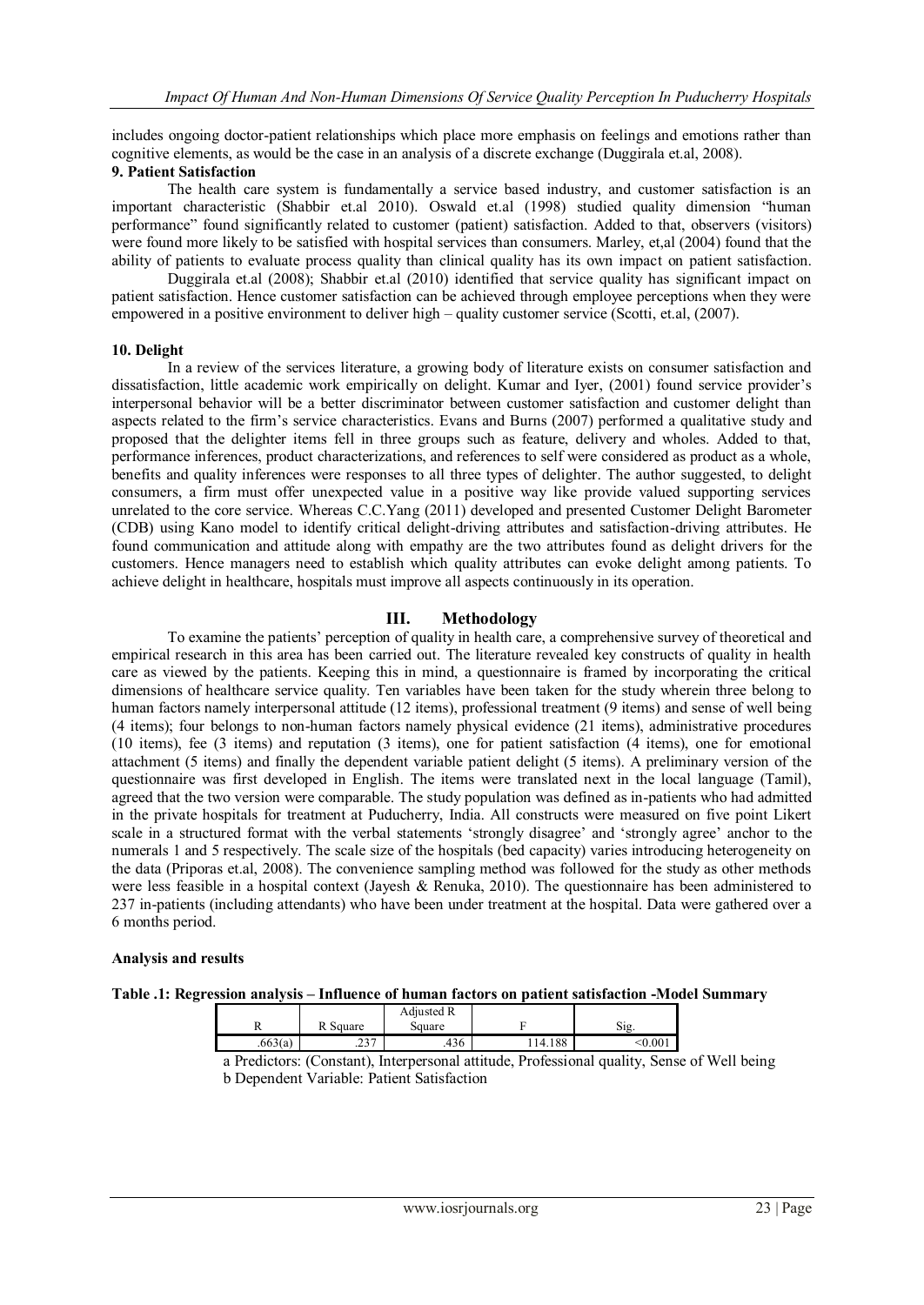|                        |      | Unstandardized Coefficients | Standardized<br>Coefficients |       | Sig. |  |  |
|------------------------|------|-----------------------------|------------------------------|-------|------|--|--|
|                        | B    | Std. Error                  | Beta                         |       |      |  |  |
| (Constant)             | .581 | .165                        |                              | 3.512 | .000 |  |  |
| Interpersonal attitude | .31  | .060                        | .265                         | 5.156 | .000 |  |  |
| Professional quality   | .103 | .065                        | .097                         | 1.598 | .111 |  |  |
| Sense of Well being    | .396 | .063                        | 372                          | 6.275 | .000 |  |  |

#### **Coefficients(a)**

a Dependent Variable: Patient Satisfaction

Multiple regression analysis is carried out to examine how human factors such as interpersonal attitude, professional quality and sense of well being influence patient satisfaction. Table.1 summarizes the results of regression analysis. The adjusted  $R^2$  value is found to be 0.436 which means that 43.6 percent of the variation of dependent variable patient satisfaction is influenced by independent variables (human factors), and the  $R<sup>2</sup>$  value is also statistically significant ( $F = 114.188$ ;  $p < 0.001$ ). It is evident from 't' value, among the independent variables, sense of well being is the most influencing variable for patient satisfaction (t =  $6.275$ ; p < 0.001), which is followed by interpersonal attitude (t = 5.156;  $p < 0.001$ ). Professional quality is least influencing variable and insignificant to patient satisfaction  $(t = 1.598)$ .

## **Table .2: Regression analysis – Influence of non-human factors on patient satisfaction**

| <b>Model Summary</b> |         |                  |                                 |         |                |
|----------------------|---------|------------------|---------------------------------|---------|----------------|
| Adjusted R           |         |                  |                                 |         |                |
|                      |         | R Square         | Square                          |         | Sig.           |
|                      | .771(a) | .595             | .591                            | 159.608 | < 0.00         |
| $\mathbf{r}$         | $\cdot$ | $\sim$<br>$\sim$ | $1 \thicksim 1$<br>$\mathbf{m}$ |         | $\blacksquare$ |

 $\Gamma$ oefficients(a)

 a Predictors: (Constant), , Physical Evidence, Administrative procedure, Reputation, Fee b Dependent Variable: Patient Satisfaction

| UULIILIUIU3141           |                             |            |                              |        |      |  |  |
|--------------------------|-----------------------------|------------|------------------------------|--------|------|--|--|
|                          | Unstandardized Coefficients |            | Standardized<br>Coefficients |        | Sig. |  |  |
|                          | B                           | Std. Error | Beta                         |        |      |  |  |
| (Constant)               | $-105$                      | .152       |                              | $-688$ | .492 |  |  |
| Physical Evidence        | .301                        | .056       | .235                         | 5.411  | .000 |  |  |
| Administrative procedure | .494                        | .062       | .387                         | 7.967  | .000 |  |  |
| Fee                      | $-0.029$                    | .030       | $-.035$                      | $-966$ | .334 |  |  |
| Reputation               | .279                        | .042       | .278                         | 6.578  | .000 |  |  |

a Dependent Variable: Patient Satisfaction

From the results presented in the table.2 it is clear that 59.1 percent of the variation of patient satisfaction is influenced by physical evidence, administrative procedure, fee and reputation, and the  $R<sup>2</sup>$  value is also statistically significant ( $F = 159.608$ ;  $p < 0.001$ ). Furthermore, based on the results of regression coefficients, except 'Fee' ( $t = -0.966$ ) the remaining three factors (administrative procedure, reputation and physical evidence) indicated statistically significant unique relationship with patient satisfaction.

## **Table. 3: Regression analysis– Influence of emotional attachment on patient delight**

#### **Model Summary**

| 17      | R Square | Adjusted R<br>Square |        | S12.    |
|---------|----------|----------------------|--------|---------|
| .803(a) | .645     | .641                 | 57.545 | < 0.001 |

a Predictors: (Constant), Happy to take treatment with this doctor, Trust my doctors, Sentiments, Confident that doctor cure my disease, Come for hospital because of doctors' midas touch

b Dependent Variable: Patient Delight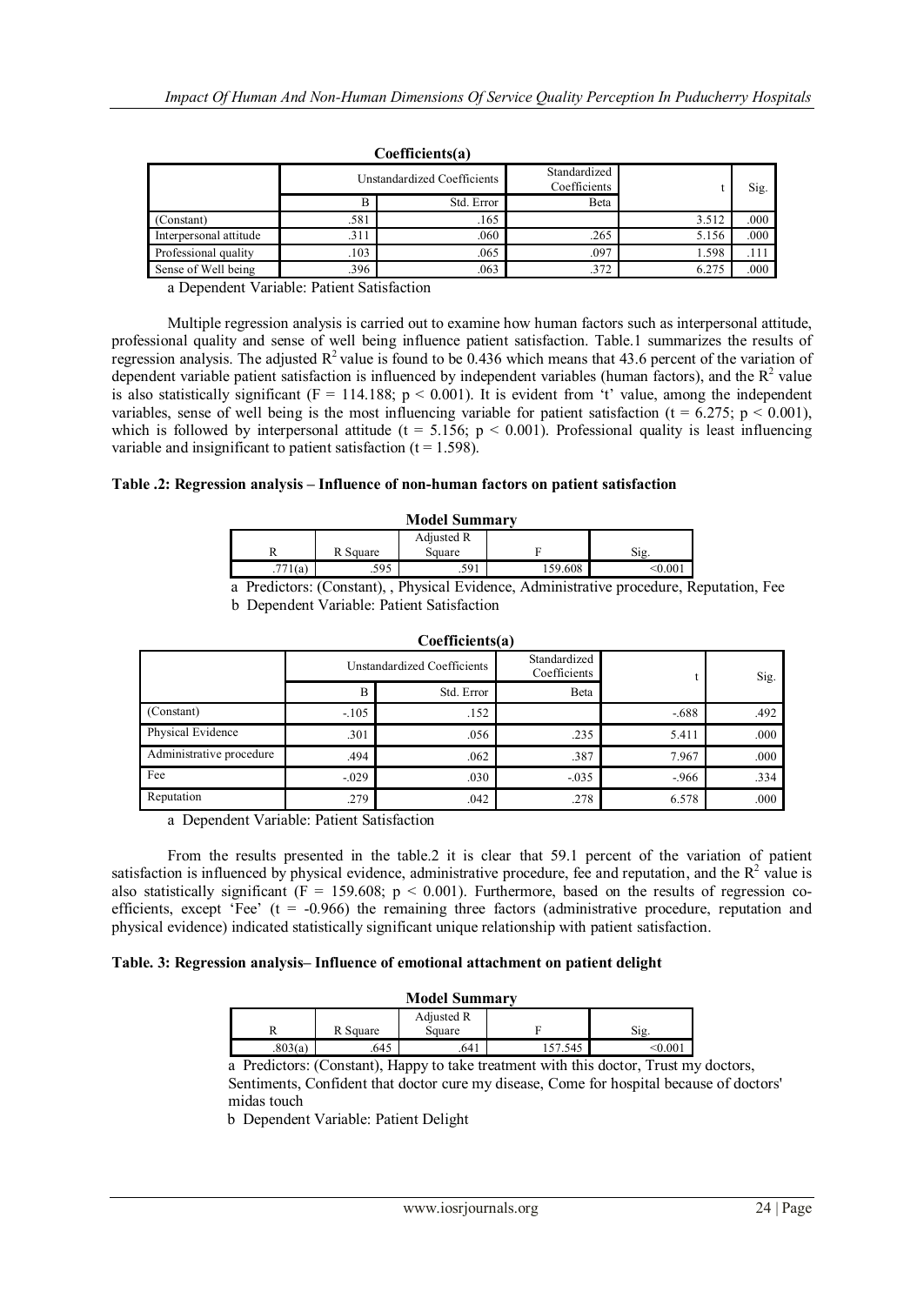|                                                        | Coefficients(a)             |            |                              |          |      |  |  |  |
|--------------------------------------------------------|-----------------------------|------------|------------------------------|----------|------|--|--|--|
|                                                        | Unstandardized Coefficients |            | Standardized<br>Coefficients | t        | Sig. |  |  |  |
|                                                        | B                           | Std. Error | Beta                         |          |      |  |  |  |
| (Constant)                                             | 1.033                       | .099       |                              | 10.414   | .000 |  |  |  |
| Come to hospital<br>because of doctors'<br>midas touch | .250                        | .026       | .403                         | 9.494    | .000 |  |  |  |
| Sentiments                                             | $-.072$                     | .029       | $-.103$                      | $-2.466$ | .014 |  |  |  |
| Confident that doctor<br>cure my disease               | .193                        | .029       | .265                         | 6.581    | .000 |  |  |  |
| Trust my doctors                                       | .251                        | .025       | .365                         | 10.135   | .000 |  |  |  |
| Happy to take<br>treatment with this<br>doctor         | .083                        | .024       | .137                         | 3.440    | .001 |  |  |  |

a Dependent Variable: Patient Delight

The results of multiple regression analysis as shown in table.3 explain that the regression model was statistically significant (F = 157.545;  $p \le 0.001$ ) and 64.1 percent of the variation of patient delight explained by five factors of emotional attachment chosen for the study. Among the independent variables, 'trust the doctors' is the most influencing variable for patient delight ( $t = 10.135$ ;  $p < 0.001$ ), which is followed by 'midas' touch (t  $= 9.494$ ; p < 0.001) and 'confident that doctor cure the disease' (t = 6.581; p < 0.001). Happy treatment is the least significant variable for patient delight. Sentiments have a negative and significant relationship with patient delight.

## **Table .4: Regression analysis – Influence of patient satisfaction and emotional attachment on Patient Delight**

#### **Model Summary**

|         | R Square | Adjusted R<br>Square |         | Sig.    |
|---------|----------|----------------------|---------|---------|
| .841(a) | .708     | .707                 | 529.420 | < 0.001 |

a Predictors: (Constant), Emotional Attachment, Patient Satisfaction

**Coefficients(a)**

b Dependent Variable: Patient Delight

| $\mathbf{C}$            |      |                             |                              |        |      |  |  |  |
|-------------------------|------|-----------------------------|------------------------------|--------|------|--|--|--|
|                         |      | Unstandardized Coefficients | Standardized<br>Coefficients |        | Sig. |  |  |  |
|                         | B    | Std. Error                  | Beta                         |        |      |  |  |  |
| (Constant)              | .936 | .088                        |                              | 10.624 | .000 |  |  |  |
| Patient<br>Satisfaction | .476 | .035                        | .571                         | 13.466 | .000 |  |  |  |
| Emotional<br>Attachment | .276 | .037                        | .313                         | 7.370  | .000 |  |  |  |

a Dependent Variable: Patient Delight

It is clear from the results shown in table.4 that patient satisfaction and emotional attachment influence patient delight. The regression model explains that 70.7 percent of the variation of patient delight is influenced by patient satisfaction and emotional attachment, and is also statistically significant ( $F = 529.420$ ; p < 0.001). Among the independent variables, patient satisfaction is the most influencing variable for patient delight ( $t =$ 13.466;  $p < 0.001$ ), which is followed by emotional attachment (t = 7.370;  $p < 0.001$ ).

# **IV. Discussion**

In this paper, the relationship between service quality and patient satisfaction in the hospital environment has been examined. The impact of patient satisfaction and emotional attachment on patient delight also observed. Hospital service quality has unique dimensions when compare to other service sectors. This study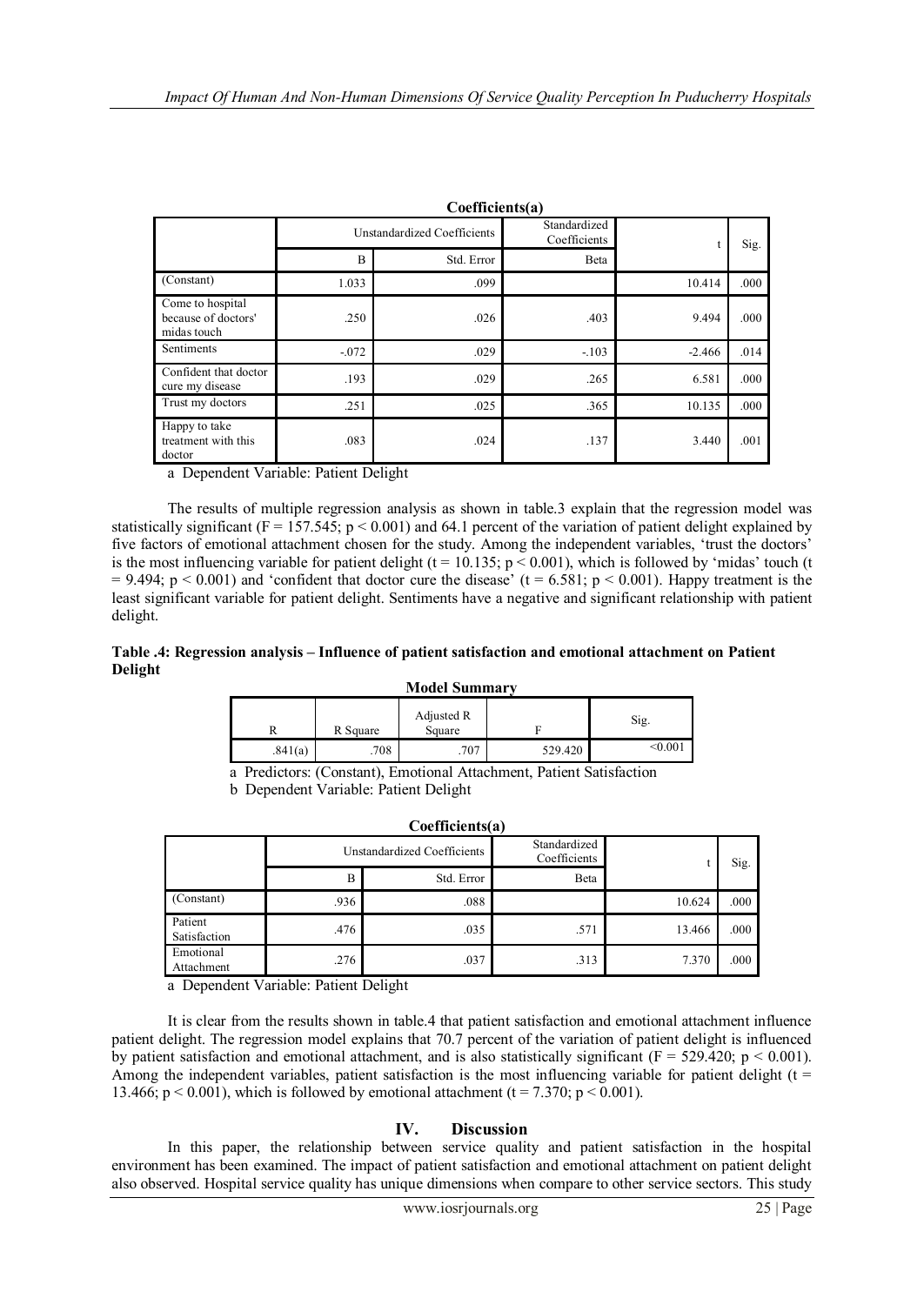has identified ten variables out of which eight independent variables and two dependent variables relating to the service quality of in-patient care. The independent variables are grouped under human factor and non-human factor. Regression analysis has been carried out to find out which factors influence patient satisfaction and patient delight. The result shows both human factor and non-human factor influence patient satisfaction (Oswald et.al 1998).

Among the human factors, sense of well being is the most influencing variable for patient satisfaction (Ramsaran-Fowder 2008). Professional quality has a least insignificant impact on satisfaction. This shows that patients may not be able to evaluate professional quality because of lack of awareness and knowledge. Besides, core outcome is not the most important dimension in health care quality when compared to "Fair and equitable treatment" otherwise called as reliability (Ramsaran-Fowder (2008).

Among the non-human factors, administrative procedure is the most influencing variable for patient (Dagger et.al, 2007). If a problem exists in the last encounter, discharge procedure, administrative procedure diminish the overall service perception of inpatients (Reidenbach and sandifer-smallwood 1990). Among the emotional attachment variables, 'trust the doctors' is the most influencing variable for patient delight, which is followed by "midas" touch. Patient satisfaction had a significant impact on patient delight, than emotional attachment which proves that delight is extreme form of satisfaction (Kumar and Iyer, 2001). The results of regression analysis indicate that all dimensions are found to be significant predictors to patient satisfaction except professional quality and fee.

#### **V. Conclusion and implications**

In this paper, we theoretically identify and empirically verify the antecedent factors that best discriminate between patient satisfaction and patient delight. The result shows that both human and non human factors affect the service quality perception of health care service. It explains that out of seven dimensions of patient health care service quality five dimensions are significant predictors of patient satisfaction. It is evident that interpersonal attitude, sense of well being, physical evidence, administrative procedure, and reputation contributed significantly to the prediction of patient satisfaction. On the other hand professional quality has the least insignificant and fee has a negative and insignificant relationship with patient satisfaction. It shows that patients and their attendants are not much aware of two dimensions which are important in health care service quality (professional quality and fee structure) since it is difficult to evaluate. However managers can help the patients and attendants to evaluate those dimensions through education and training to professionals. Beyond that, service provider can make the patients feel convenient in terms of transparency in treatment process and fee structure.

The other result shows that midas touch, confident, trust, and happy contribute significantly to the prediction of patient delight. It confirms that the patients and their attendants are delighted when they have midas touch along with confident and trust on their professionals. Besides, our findings suggest that service quality and emotional attachment are the important determinants of patient satisfaction and delight. Managers must constantly strive to delight their patients or provide extreme satisfaction through higher levels of performance on attributes that influence satisfaction (Kumar and Iyer, 2001).

#### **Reference**

- [1]. Bitner, M.J. 1990. Evaluating service encounters: The effects of physical surroundings and employee responses. Journal of Marketing, 54: 69-82.
- [2]. Camgoz-Akdag and Mosad Zineldin (2010), Quality of health care and patient satisfaction An exploratory investigation of the 5Qs model at Turkey, Clinical Governance, An international journal, Vol.15, No.2, pp.92-101.
- [3]. Carman, J.M. (2000), "Patient perceptions of service quality: combining the dimensions", Journal of Services Marketing, Vol. 14 No. 4, pp. 337-52.
- [4]. Caruana, A. (2002), "Service loyalty: the effects of service quality and the mediating role of customer satisfaction", European Journal of Marketing, Vol. 36 Nos 7/8, pp. 811-28.
- [5]. Charon .L. Oswald; Douglas E Turner, Robin L Snipes and Daniel Butler (1998), Quality determinants and hospital satisfaction, marketing health services, Vol.18, No.1, pg.19-22.
- [6]. Chiu, H. and Lin, N. (2004), "A service quality measurement derived from a theory of needs", The Service Industries Journal, Vol. 24 No. 1, pp. 187-204.
- [7]. Dagger, Sweeney, Johnson, (2004), "A Hierarchical Model of Health Service Quality Scale Development and Investigation of and Integrated Model", *Journal of Service Research*, Vol. 10, No. 2, pp. 123-142.
- [8]. Duggirala, D., Rajendran, C. and Anantharaman, R.N. (2008), "Patient perceived dimensions of total quality service in healthcare", Benchmarking: An International Journal, Vol. 15 No. 5, pp. 560-83.
- [9]. Evans, S. & A.D. Burns (2007), An investigation of customer delight during product evaluation: Implications for the development of desirable products. Proceedings of the Institution of Mechanical Engineers, Part B: Journal of engineering Manufacture, 786, 1625- 1640.
- [10]. Gregory N. Stock, Christopher McDermott, (2011) "Operational and contextual drivers of hospital costs", Journal of Health Organization and Management, Vol. 25 No.2, pp.142 – 158Gro¨nroos, C. (1982), Strategic Management and Marketing in the Service Sector, Swedish School of Economics and Business Administration, Helsinki.
- [11]. Gro¨nroos, C. (1990), Service Management and Marketing, Lexington Books, Lexington, MA.